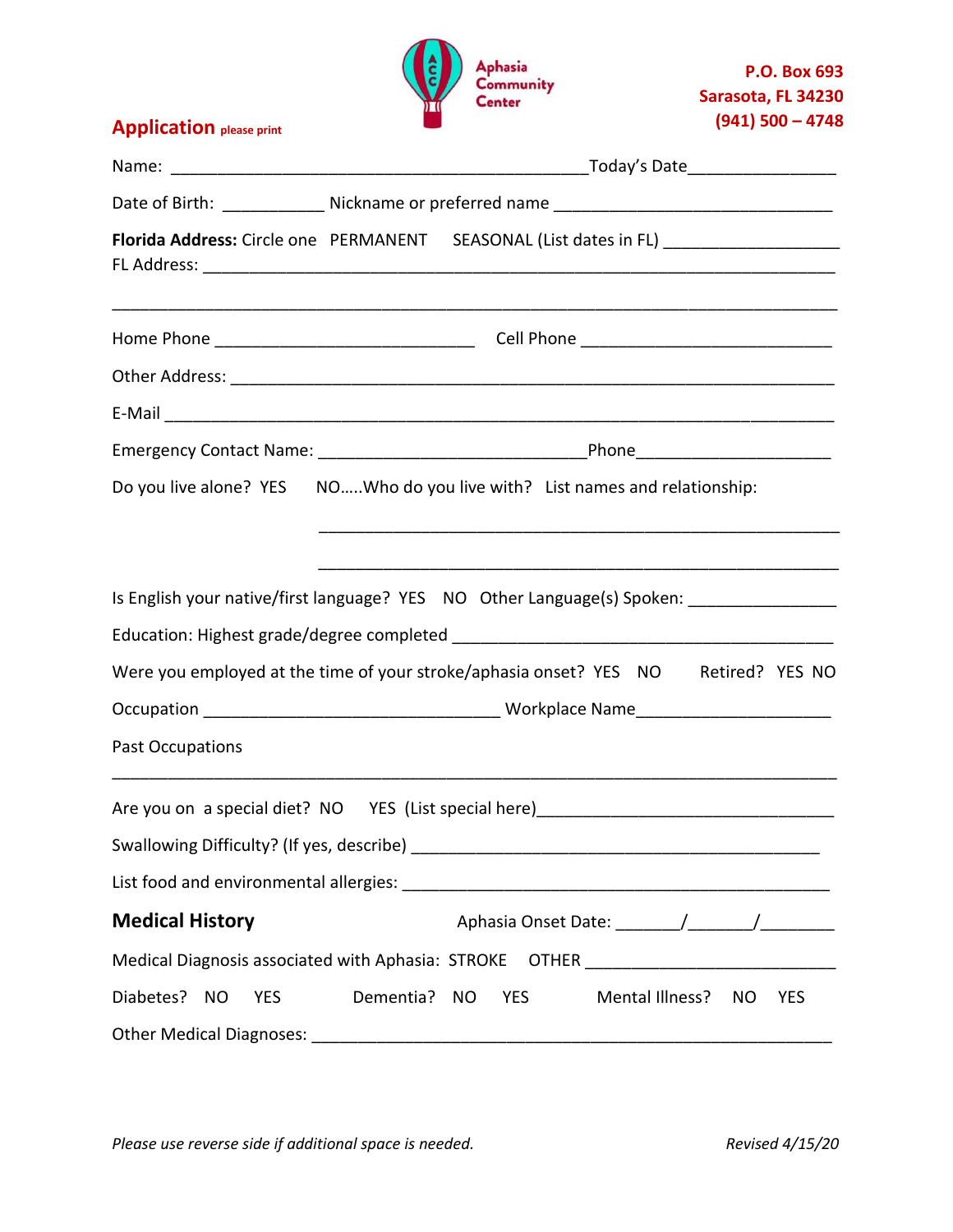| <b>Handedness</b>                                                                     | Prior to aphasia:                                                                                                                                                                                                                                                                                                   | <b>RIGHT</b> | <b>LEFT</b> |           |                          |                                 |           |              |
|---------------------------------------------------------------------------------------|---------------------------------------------------------------------------------------------------------------------------------------------------------------------------------------------------------------------------------------------------------------------------------------------------------------------|--------------|-------------|-----------|--------------------------|---------------------------------|-----------|--------------|
|                                                                                       | After aphasia onset: RIGHT                                                                                                                                                                                                                                                                                          |              | <b>LEFT</b> |           |                          |                                 |           |              |
| Vision Do you wear                                                                    |                                                                                                                                                                                                                                                                                                                     |              |             |           |                          |                                 |           |              |
|                                                                                       | eyeglasses for reading?                                                                                                                                                                                                                                                                                             |              | <b>YES</b>  | <b>NO</b> |                          | contact lenses? YES             |           | <b>NO</b>    |
|                                                                                       | eyeglasses for distance? YES                                                                                                                                                                                                                                                                                        |              |             | <b>NO</b> |                          |                                 |           |              |
|                                                                                       | Do you have visual field loss? NO                                                                                                                                                                                                                                                                                   |              |             |           |                          |                                 |           |              |
|                                                                                       |                                                                                                                                                                                                                                                                                                                     | <b>YES</b>   |             |           | right left tunnel vision |                                 |           |              |
|                                                                                       | <b>Hearing</b> Do you have a hearing loss? NO                                                                                                                                                                                                                                                                       |              | <b>YES</b>  |           |                          |                                 |           |              |
|                                                                                       | Do you wear a hearing aid?                                                                                                                                                                                                                                                                                          | <b>NO</b>    |             |           |                          |                                 |           |              |
|                                                                                       |                                                                                                                                                                                                                                                                                                                     | <b>YES</b>   | right ear   |           | left ear                 | both ears                       |           |              |
|                                                                                       | Do you have a cochlear implant? NO YES                                                                                                                                                                                                                                                                              |              |             |           |                          |                                 |           |              |
|                                                                                       | <b>Mobility</b> Do you use aWheelchair? YES                                                                                                                                                                                                                                                                         |              |             | <b>NO</b> |                          | Cane? YES                       | <b>NO</b> |              |
|                                                                                       | Walker?                                                                                                                                                                                                                                                                                                             |              | <b>YES</b>  | <b>NO</b> |                          | Leg Brace? LEFT                 |           | <b>RIGHT</b> |
|                                                                                       | How far can you walk independently? 100 yards+ or other                                                                                                                                                                                                                                                             |              |             |           |                          |                                 |           |              |
|                                                                                       |                                                                                                                                                                                                                                                                                                                     |              |             |           |                          | (write number of feet or yards) |           |              |
| Do you need assistance to Stand?                                                      |                                                                                                                                                                                                                                                                                                                     | YES NO       |             |           |                          |                                 |           |              |
|                                                                                       | Do you need assistance with Transfers? (e.g., getting out of car, moving from sofa to chair) YES NO<br>Do you need assistance with Toileting? YES NO                                                                                                                                                                |              |             |           |                          |                                 |           |              |
|                                                                                       |                                                                                                                                                                                                                                                                                                                     |              |             |           |                          |                                 |           |              |
|                                                                                       | <b>Communication Devices</b> Do you use a device to assist with communication? NO<br>(describe) and the contract of the contract of the contract of the contract of the contract of the contract of the contract of the contract of the contract of the contract of the contract of the contract of the contract of |              |             |           |                          |                                 |           | <b>YES</b>   |
|                                                                                       |                                                                                                                                                                                                                                                                                                                     |              |             |           |                          |                                 |           |              |
| History of Speech-Language Therapy (list all recent and remote SLP services received) |                                                                                                                                                                                                                                                                                                                     |              |             |           |                          |                                 |           |              |

| Location (Facility Name, City/State) | Dates | Speech-Language Pathologist (SLP) Name |
|--------------------------------------|-------|----------------------------------------|
|--------------------------------------|-------|----------------------------------------|

Does the applicant have any behavioral, emotional, attention/concentration, memory, impulsivity, sleepiness, or other conditions/concerns that might impact attendance and/or participation? NO YES (please list and describe) \_\_\_\_\_\_\_\_\_\_\_\_\_\_\_\_\_\_\_\_\_\_\_\_\_\_\_\_\_\_\_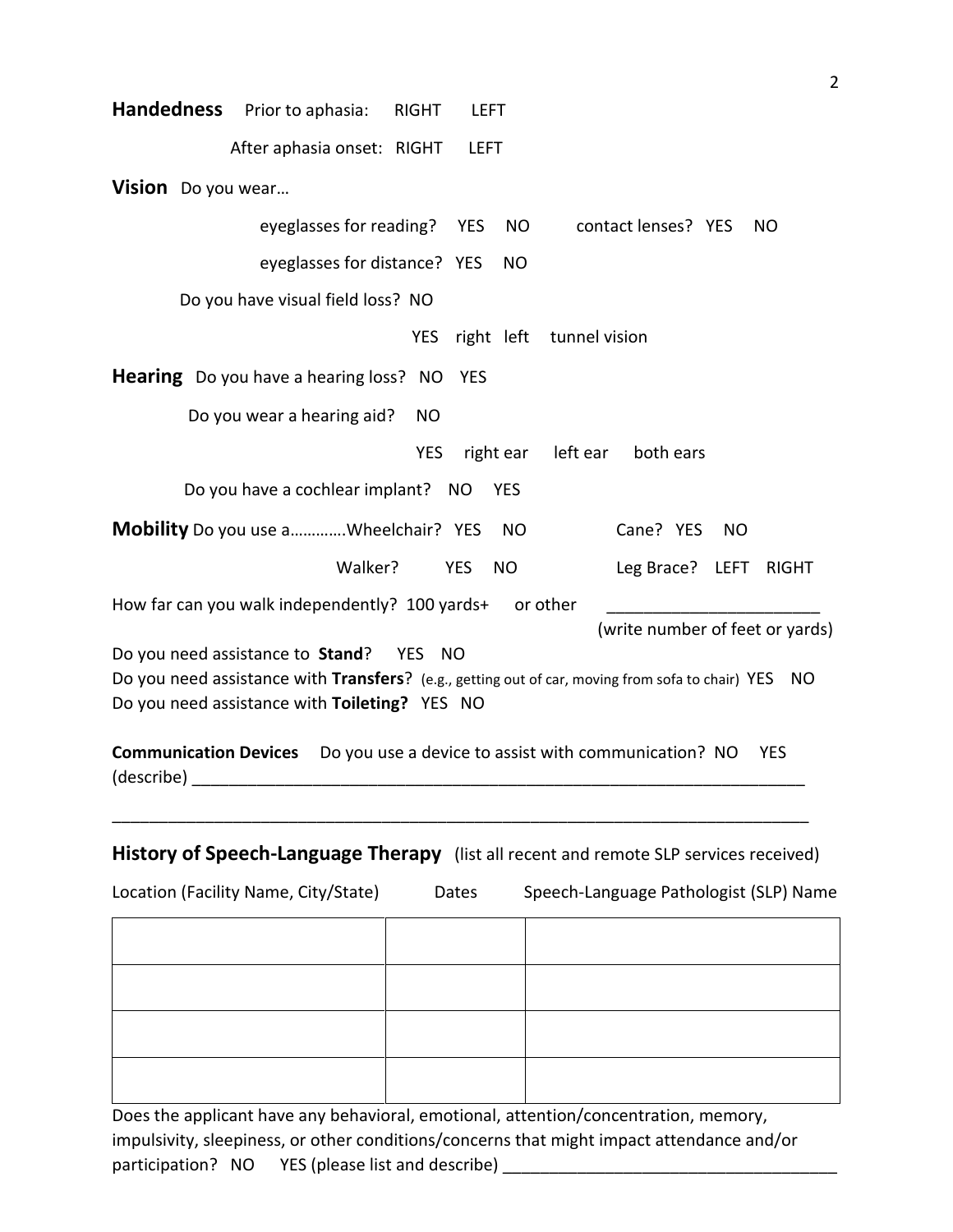**Communication Questionnaire:** Let us know your strengths and challenges.

#### **Understanding Speech:** NO PROBLEM or

DESCRIBE PROBLEM….What strategies/techniques are helpful?

**Reading:** NO PROBLEM or

DESCRIBE PROBLEM….What strategies/techniques are helpful?

**Speaking:** NO PROBLEM or

DESCRIBE PROBLEM….What strategies/techniques are helpful?

**Writing:** NO PROBLEM or

DESCRIBE PROBLEM….What strategies/techniques are helpful?

**What would you like to achieve during participation at the Aphasia Community Center?**

**What hobbies and activities do you enjoy?**

**What else should we know about you or your communication?** 

I have read the program eligibility information, and the information I provided is accurate.

| Signature of Applicant: | Date |
|-------------------------|------|
|                         |      |

Applicant's Name (Print) : \_\_\_\_\_\_\_\_\_\_\_\_\_\_\_\_\_\_\_\_\_\_\_\_\_\_\_\_\_\_\_\_\_\_\_\_\_\_\_\_\_\_\_\_\_\_\_\_\_\_\_\_\_\_\_\_

Do you have a legal guardian? NO

YES....Name of Guardian **Example 20** 

Name of Person Completing This Form: \_\_\_\_\_\_\_\_\_\_\_\_\_\_\_\_\_\_\_\_\_\_\_\_\_\_\_\_\_\_\_\_\_\_\_\_\_\_\_\_\_\_\_\_\_

Relationship to Applicant:

**Thank you for completing this form. Please mail this form to:**

We will contact you to schedule an interview. Aphasia Community Center

 **P.O. Box 693, Sarasota, FL 34230-0693**

**OR…Please scan this form & e-mail as attachment to:** aphasiacommunitycenter@gmail.com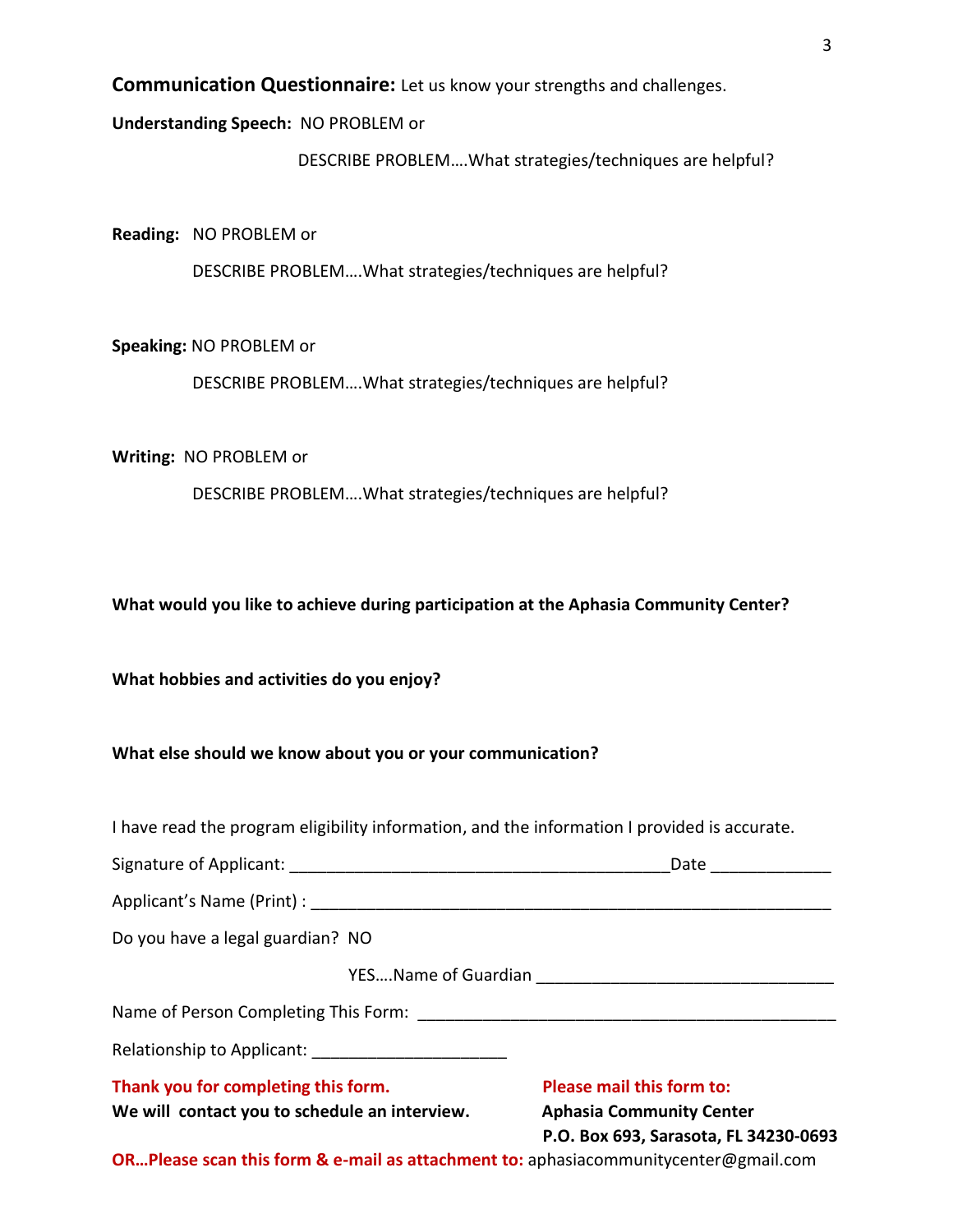## **Emergency Medical Information**

| Name:                         | Date of Birth: |  |
|-------------------------------|----------------|--|
| Primary Care Physician in FL: | Phone #        |  |
| Neurologist's Name:           | Phone #        |  |

# **Medications List**

*\*Personnel at the Aphasia Community Center (ACC) are NOT able to administer medications Before, during or after ACC hours of operation or during ACC events.*

| <b>Drug Name</b> | Dosage (mg) | Frequency (X per day) |
|------------------|-------------|-----------------------|
|                  |             |                       |
|                  |             |                       |
|                  |             |                       |
|                  |             |                       |
|                  |             |                       |
|                  |             |                       |
|                  |             |                       |
|                  |             |                       |
|                  |             |                       |
|                  |             |                       |
|                  |             |                       |
|                  |             |                       |
|                  |             |                       |
|                  |             |                       |
|                  |             |                       |
|                  |             |                       |
|                  |             |                       |
|                  |             |                       |
|                  |             |                       |

In an emergency situation, do you have any information that needs to be shared with emergency medical personnel? If so, please describe here or on reverse side.

|                                                                         | give permission to the Aphasia Community Center to |
|-------------------------------------------------------------------------|----------------------------------------------------|
| provide a copy of this form/information to emergency medical personnel. |                                                    |

Participant's Signature: \_\_\_\_\_\_\_\_\_\_\_\_\_\_\_\_\_\_\_\_\_\_\_\_\_\_\_\_\_\_\_\_\_\_\_\_\_\_\_\_\_\_\_\_\_\_\_\_\_\_\_\_\_\_\_\_\_\_

| Date: |
|-------|
|-------|

| Emergency Contact (print): |  | Relationship: |
|----------------------------|--|---------------|
|----------------------------|--|---------------|

Emergency Contact Phone #: ()

*Note: It is the member's and co-survivor's responsibility to update this form whenever medications change and to provide the updated form to the Aphasia Community Center.*